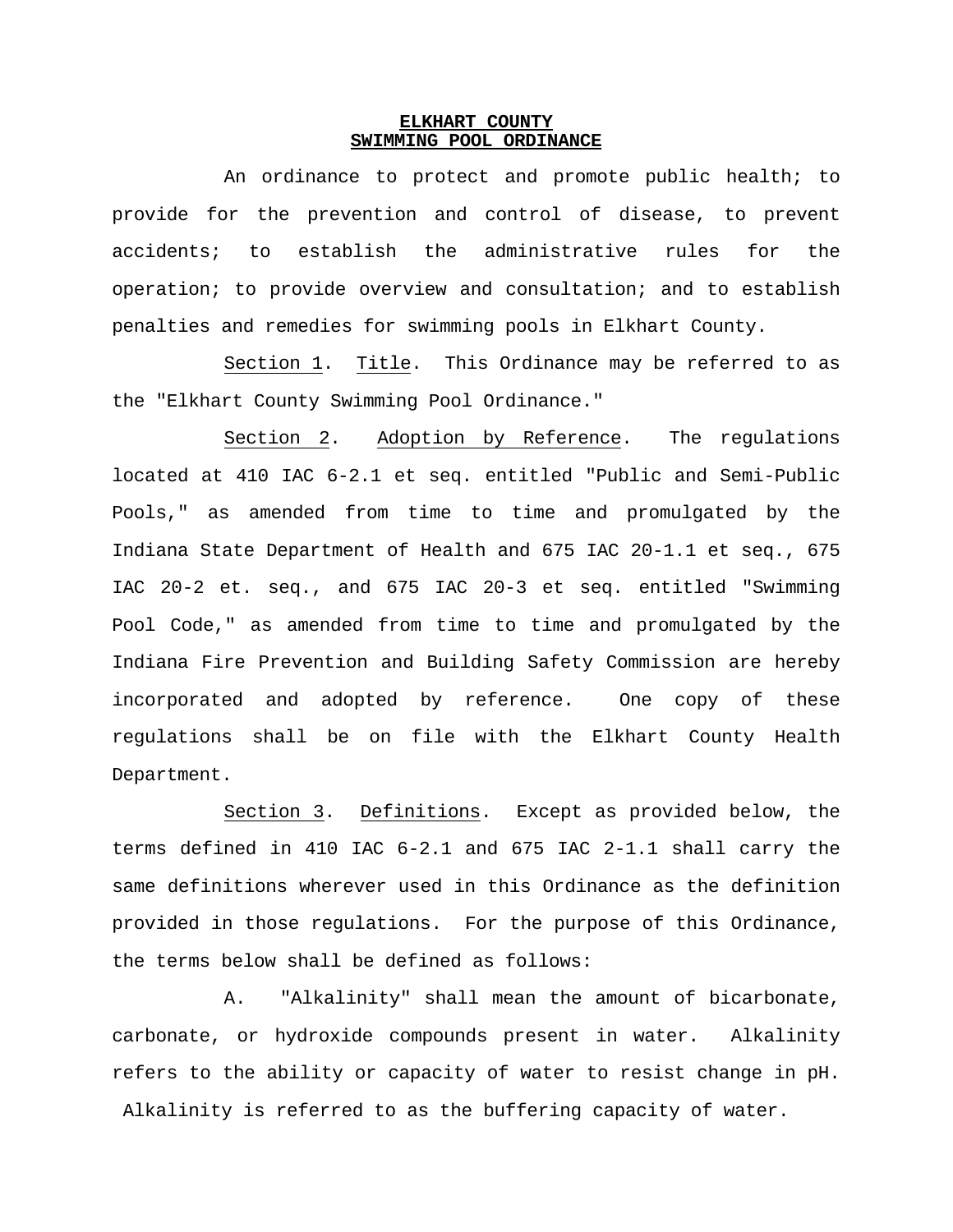B. "Approved" shall mean as approved by the Elkhart County Health Officer.

 C. "Bath House" shall mean dressing, shower, and sanitary facilities for each sex.

 D. "Bather Load" shall mean the maximum number of people using the pool and the adjoining deck area at any given moment.

 E. "Calcium Hardness" shall mean the amount of calcium dissolved in the water. Calcium hardness shall be measured by a test kit and shall be expressed in parts per million of calcium carbonate.

 F. "Chlorine" shall mean the chemical element that exists as a gas in its elemental form or as part of a chemical compound, which is an oxidant and a biocidal agent, used in swimming pool disinfection. Chlorine may also be referred to as chlorine gas, calcium hypochlorite, sodium hypochlorite, or lithium hypochlorite.

 G. "Combined Chlorine" (chloramine) shall mean the portion of the total chlorine existing in water in chemical combination with ammonia, nitrogen, and/or organic compounds. Chloramine causes eye and skin irritation and has a strong, objectionable odor.

 H. "Cyanuric Acid" shall mean a chemical family of pool sanitizer products (isocyanurates) that are self stabilizing by containing cyanuric acid and are used to prevent the decomposition of chlorine by ultra-violet light. Cyanuric acid is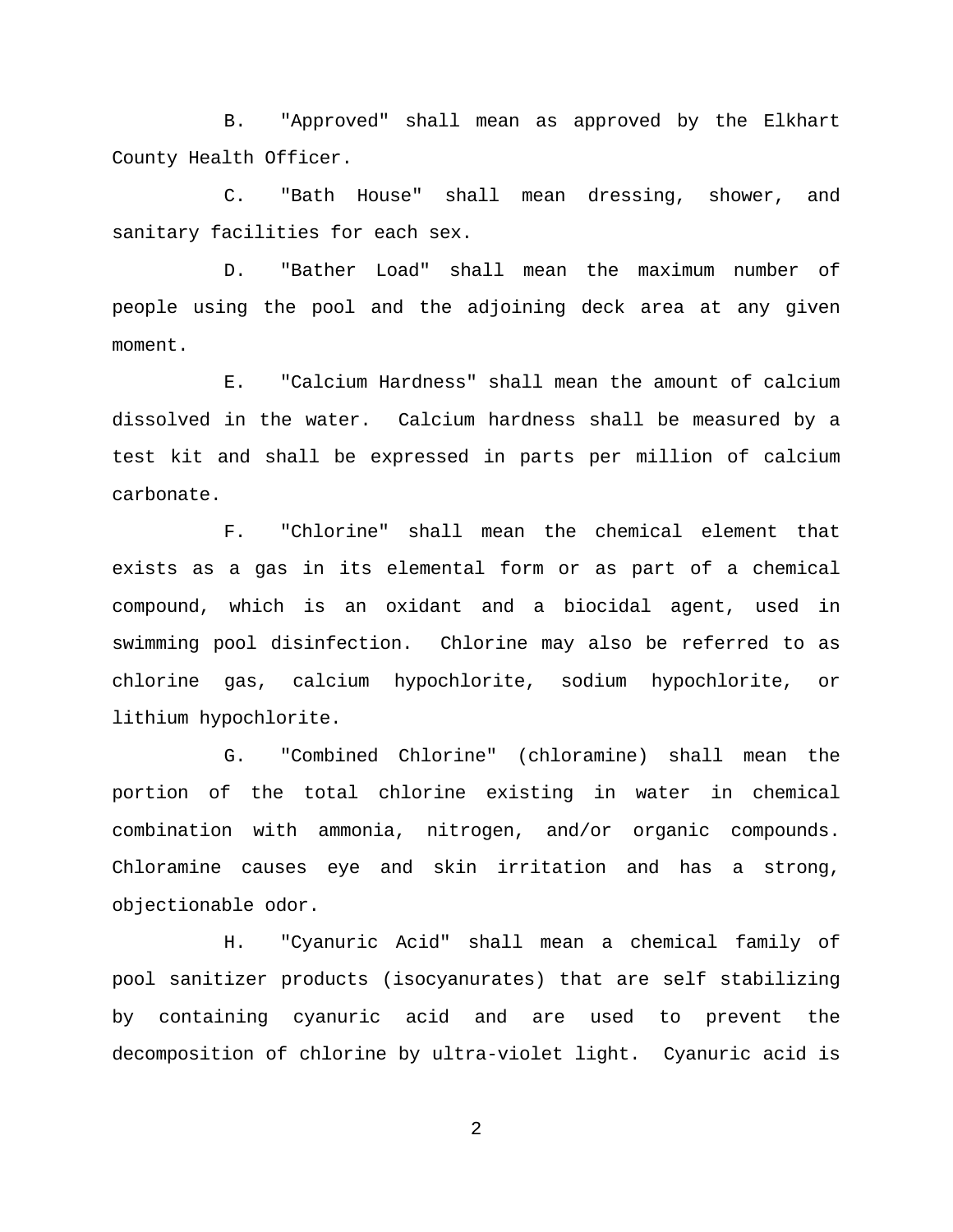also referred to as stabilizer, isocyanuric acid, conditioner, or triazinetrione.

 I. "Disinfectant" shall mean a chemical or chemicals used to react with and to kill undesirable or pathogenic organisms and having an easily measured free residual.

 J. "Free Chlorine" shall mean that portion of the total chlorine remaining in chlorinated water that is not combined with ammonia, nitrogen compounds, or other compounds and will react chemically with undesirable or pathogenic organisms.

 K. "Health Department" shall mean the Elkhart County Health Department.

 L. "Health Officer" shall mean the Elkhart County Health Officer or his or her duly authorized representative.

 M. "Health Hazard" shall mean any condition which in the opinion of the Health Officer may reasonably lead to injury or disease or put the public health at risk. A health hazard may include, but shall not be limited to: unacceptable disinfection residuals; unacceptable bacterial levels; water clarity that does not allow viewing all parts of the pool; a failure to have working self-contained breathing apparatus equipment; or a failure to have an operator on duty trained in proper use, repair, and the hazards of chlorine gas when chlorine gas is in use.

 N. "Inspection" shall mean a complete review of all portions of a swimming pool facility including the swimming pool and surrounding area, water supply, sewage disposal system, mechanical equipment and equipment room, chemical storage

 $\sim$  3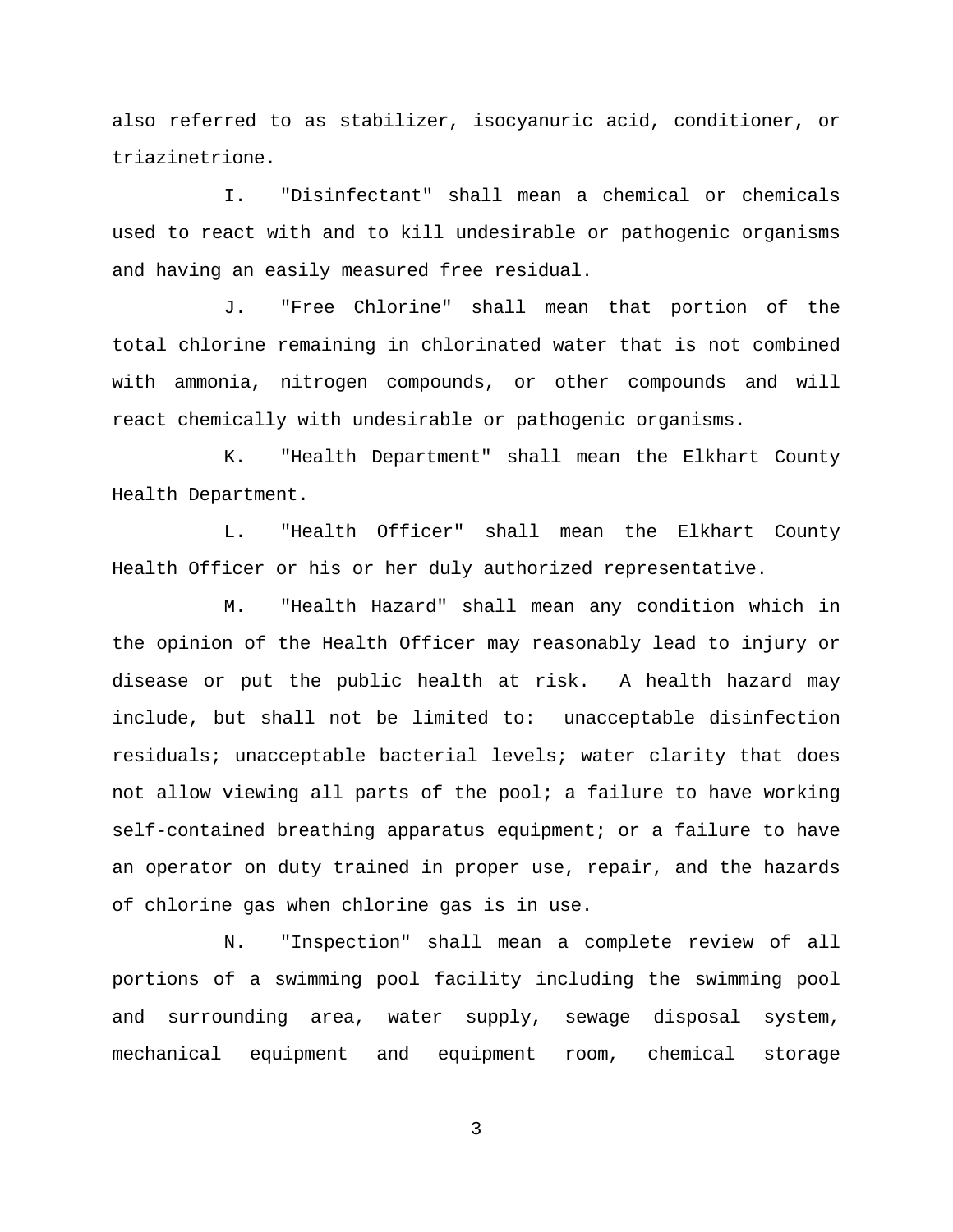facility, safety and testing equipment, bath house, and any other portion of the swimming pool facility as deemed necessary by the Health Officer.

 O. "Licensee" shall mean the person who is the owner of a licensed swimming pool, which shall include an authorized representative who shall be responsible for the acceptance of all notices at the address listed on the application for any license issued hereunder.

 P. "Mechanical Chemical Feeder" shall mean a device approved by the Health Officer that allows for the continuous (twenty-four (24) hours per day) and automatic addition of a chemical which imparts an easily measured free residual. All such devices must be sized so as to be able to provide an acceptable chemical residual, adjustable so as to be able to readily increase or decrease the chemical as necessary, and durable so as to be able to operate continuously twenty-four (24) hours per day.

 Q. "Operating Records" shall mean a written record on approved forms, completed daily, outlining hours of operation and all testing results including bacterial, disinfectant residual, combined chlorine, pH, alkalinity, cyanuric acid, calcium hardness, and any changes to the pool operation.

 R. "Person(s) in charge" (PIC) shall mean the individual(s) who has demonstrated knowledge of all laws, rules, and regulations of both the State of Indiana and Elkhart County governing swimming pools and who supervises compliance with all parts of this Ordinance. The PIC shall be in supervision of the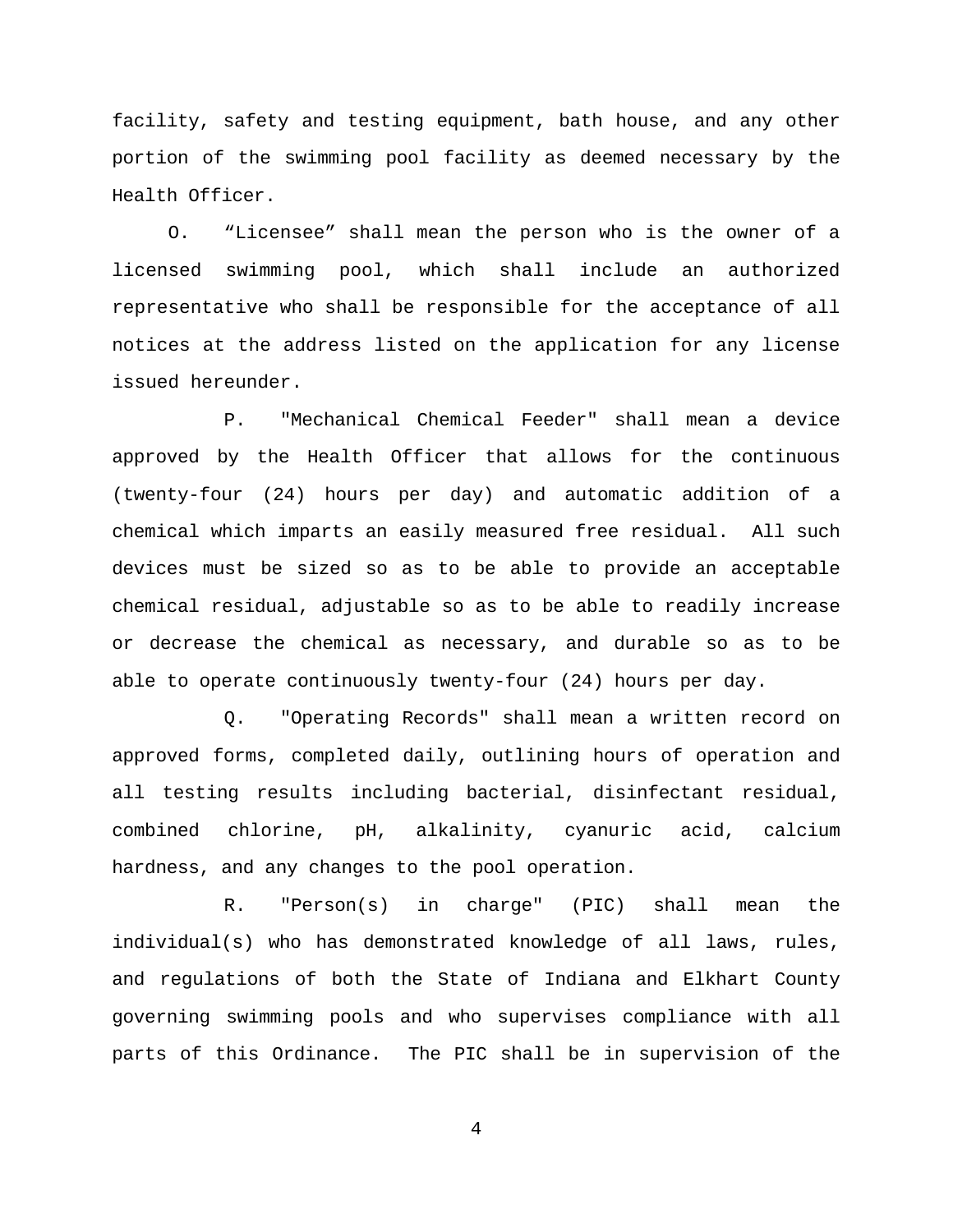pool operations during normal working hours and available within a reasonable amount of time for emergencies during non-working hours.

 S. "pH" shall mean a measure of the relative acidity or basicity of water as indicated by the hydrogen ion concentration. pH is expressed as a number on the scale of 0 to 14.

 T. "Pool Enclosure" shall mean the barrier between the swimming pool area and the area outside which is intended to deter unauthorized entry from outside the swimming pool area. The pool enclosure is not intended to be sat, walked, or climbed upon; may not afford external foot holds or hand holds; shall provide selfclosing and self-latching hardware on all gates, doors, or other accesses through the enclosure; and shall be locked when the swimming pool is closed.

 U. "State Health Department" shall mean the Indiana State Department of Health.

 V. "Stop Work Order" shall mean a written order of the Health Officer to stop all work on a project or construction of a swimming pool until the project is in compliance with all provisions of this Ordinance.

 W. "Superchlorinate" shall mean the practice of adding a sufficient amount of chlorine to water to destroy chlorine demand compounds and any combined chlorine which may be present. Superchlorinate is referred to as breakpoint chlorination. Generally, chlorine must be added to ten (10) times the difference

 $\sim$  5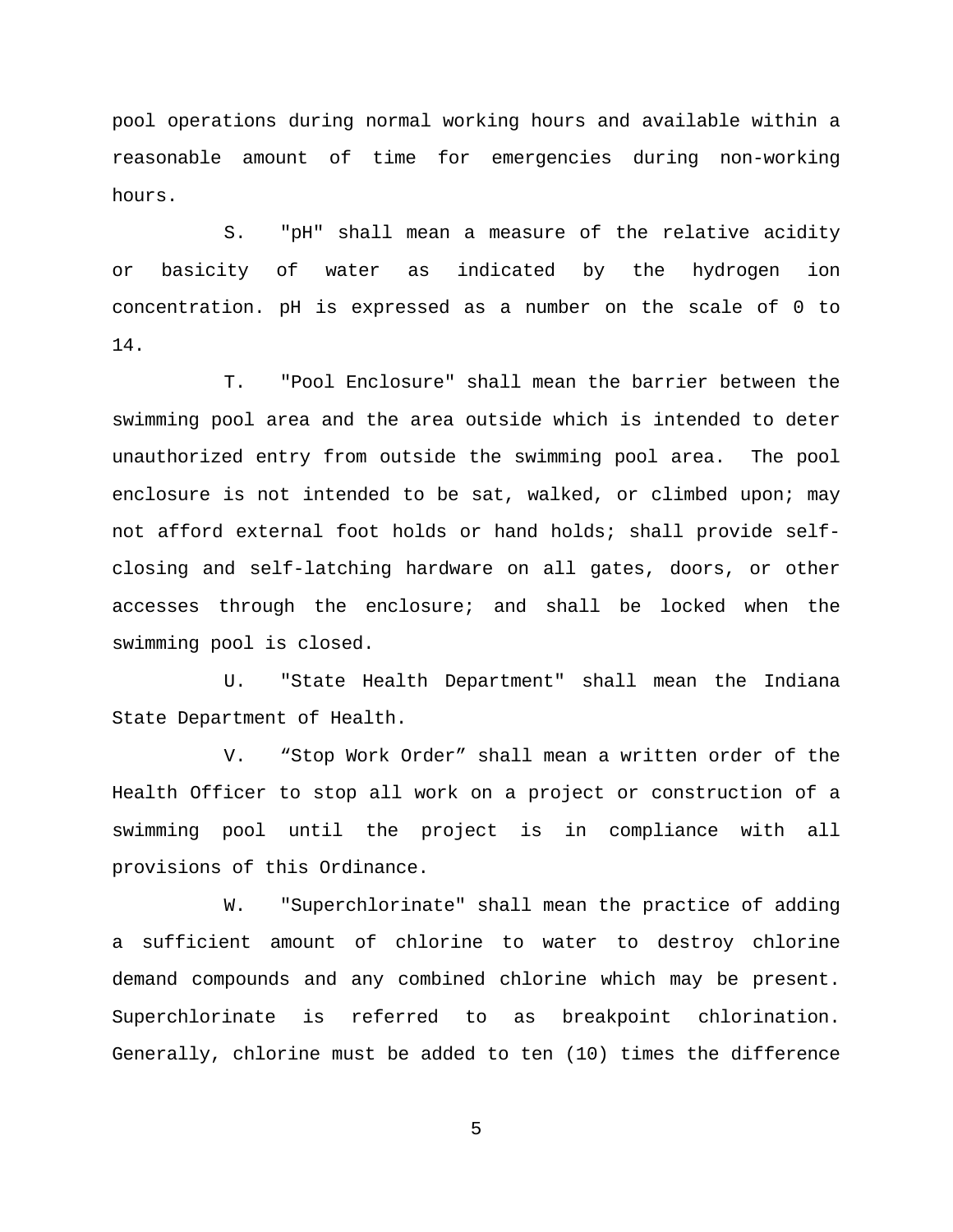between the free chlorine and the total chlorine in the swimming pool water to superchlorinate and achieve breakpoint chlorination.

 X. "Swimming Pool" shall mean an artificial body of water used by individuals primarily for the purposes of swimming, wading, diving, recreation, or instruction, and includes all related equipment, bath houses, structures, areas, and enclosures intended for the use of individuals using or operating the swimming pool. Swimming pools shall include any structure, basin, chamber, or tank containing water for swimming, wading, diving, recreational or instruction and shall include swimming pools, pools, slide pools, spa pools, wave pools, wading pools, diving pools, whirlpools, hot tubs, water slides, and spas. Swimming pools shall not include:

- 1. Residential swimming pools serving one (l) or two (2) family dwellings and maintained by an individual for the sole use of the household and house guests;
- 2. Portable hot tubs or other pools or spas operated for medical treatment, physical therapy, or other special purposes that are drained and cleaned between uses and filled directly prior to use; and
- 3. Natural bathing areas such as streams, lakes, rivers, or man-made lakes.

 Y. "Test Kit" shall mean a device used to accurately monitor the disinfectant residual, pH, alkalinity, calcium hardness, combined chlorine, and any other chemical characteristic of the water determined by the Health Officer as important in the control of water quality. A test kit shall be durable; shall have

 $\sim$  6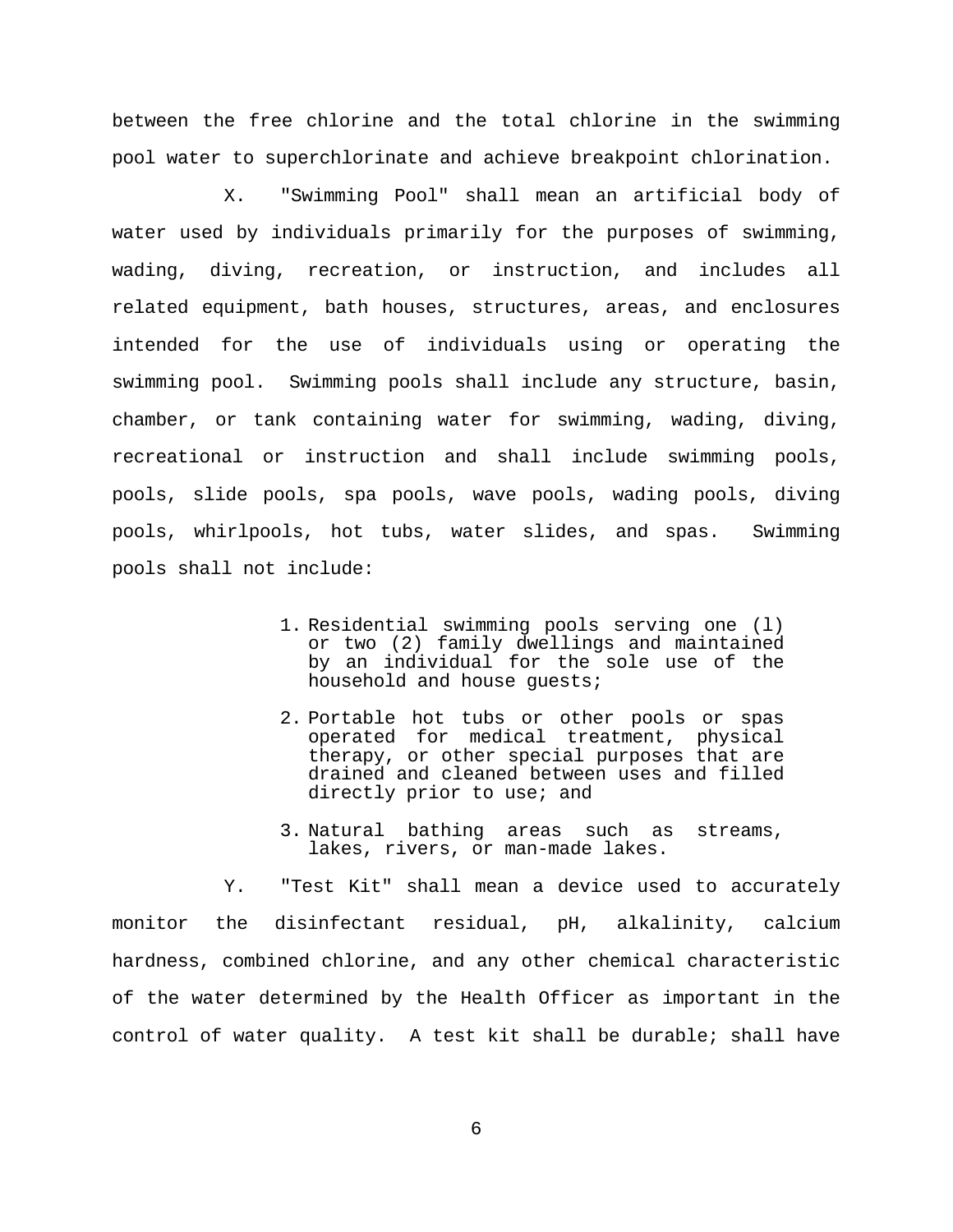the appropriate range of standards which are accurate and stable; shall have fresh reagents; and shall be simple to use. When cyanuric acid is used, a test kit for determining cyanuric acid levels shall be provided.

 Z. "Total Dissolved Solids" shall mean the total amount of dissolved matter in water (i.e. calcium, magnesium, carbonate, bicarbonates, metallic compounds, etc.).

 Section 4. License Requirements. No person shall operate a swimming pool in Elkhart County without a valid license. A swimming pool license shall be issued for a term of one (1) year commencing May 1st and expiring on April 30th of the subsequent year and must be renewed annually.

 Prior to licensure, the person(s) in charge shall demonstrate knowledge of all applicable laws, rules, and regulations by passing a proficiency exam conducted by the Health Department with a score of eighty percent (80%) or higher. The exam shall be reviewed periodically to determine applicability to current laws, rules, and regulations. Opportunity for re-examination shall be afforded to an applicant upon request but not more frequently than once per week. Completion of the proficiency exam will not be required in successive years as long as the swimming pool remains under the continuous operation of the proficient person(s) in charge. The person(s) in charge shall only be in charge of one pool while in the position of person in charge for any given facility except that facilities with more than one pool located on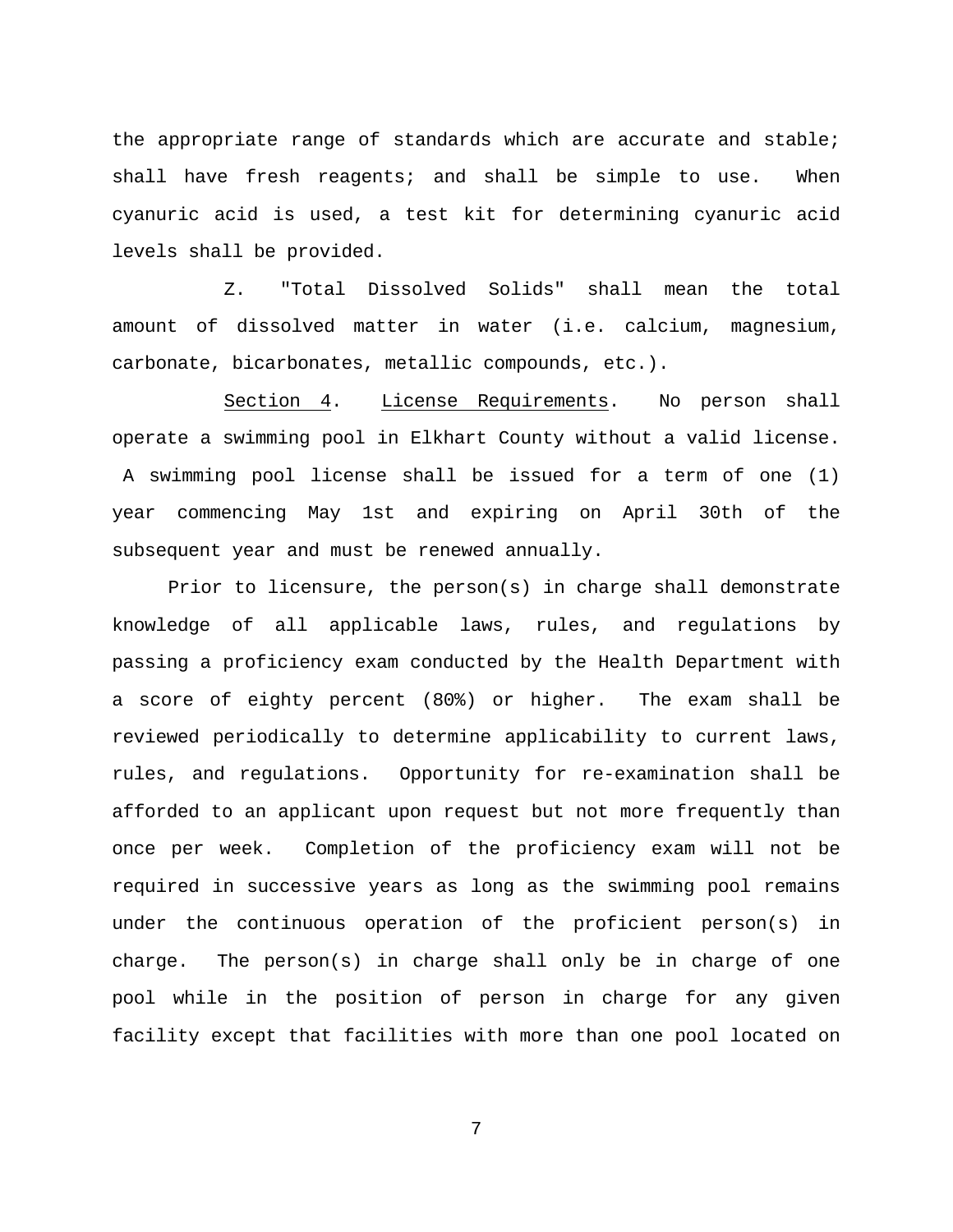the same or contiguous property may have the same person in charge.

 At any time the swimming pool is not under the operation of the person(s) determined to be proficient, the licensee shall find a new person in charge within one (1) week. The exam to determine proficiency shall be required to be taken by the new person in charge within one (1) week of taking over the position of person in charge and shall pass the exam within three (3) weeks. If the new person in charge does not pass the proficiency exam within three (3) weeks, the swimming pool shall close until they have a person in charge that has passed the proficiency exam. Swimming pool licenses are not transferable. The swimming pool license shall be conspicuously posted at every swimming pool.

## Section 5. Issuance of License.

 A. Any person wishing to operate a swimming pool in Elkhart County shall make written application for a license to operate the swimming pool on approved forms. The application shall include the name and address of the applicant, the location and type of proposed swimming pool, the signature of the applicant, the names and addresses of the person(s) in charge, the days and hours of operation, and any other information deemed necessary by the Health Officer. Application for licensure must be completed prior to all requests for inspection.

experience of the state of the state of the state of the state of the state of the state of the state of the s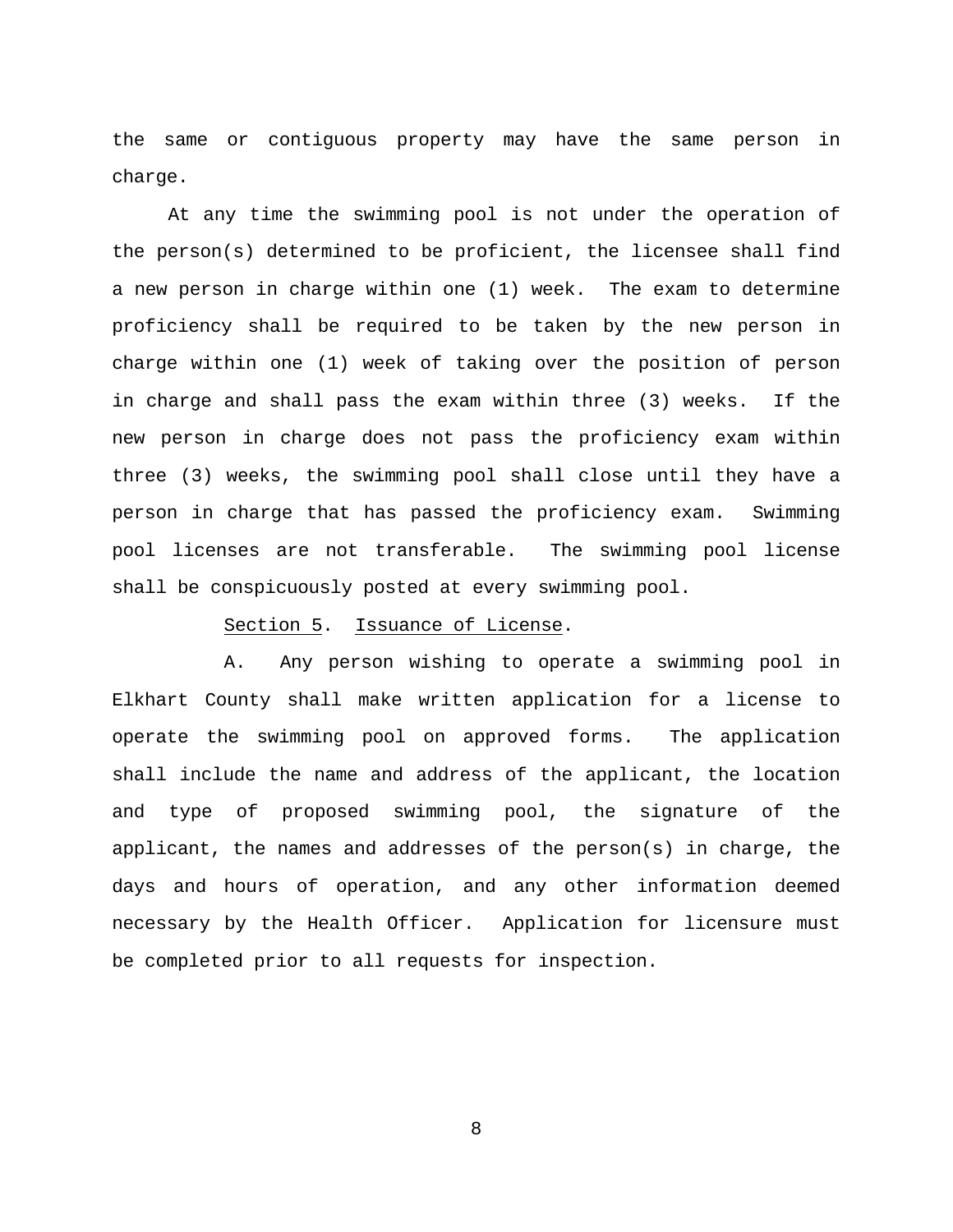B. Before approving an application for a license to operate a swimming pool, the Health Officer shall inspect the swimming pool to determine compliance with this Ordinance.

 C. The Health Officer shall promptly issue a license if it is determined that the proposed swimming pool is in compliance with this Ordinance and is designed, constructed, and equipped to be operated in a manner which protects public health.

 D. A separate license shall be required for each swimming pool operated or to be operated by any person; provided, however, that multiple swimming pools operated at the same facility under the same ownership shall be required to have only one license.

 Section 6. License Restrictions. A swimming pool which has not held a required license to operate for a period of one (1) year, or has had its license revoked by the Health Officer, shall be required to apply for a new license before resuming operations and shall not be issued a license to operate unless it complies with all of the requirements of this Ordinance, including the construction, design, equipment, and sanitation requirements applicable to a new swimming pool.

 Upon change of ownership of a swimming pool, a new license to operate must be obtained from the Health Department prior to operating under the new owner. A license will not be issued to the new owner unless the swimming pool is in compliance with current codes and regulations.

9 and 2012 and 2013 and 2014 and 2014 and 2014 and 2014 and 2014 and 2014 and 2014 and 2014 and 2014 and 2014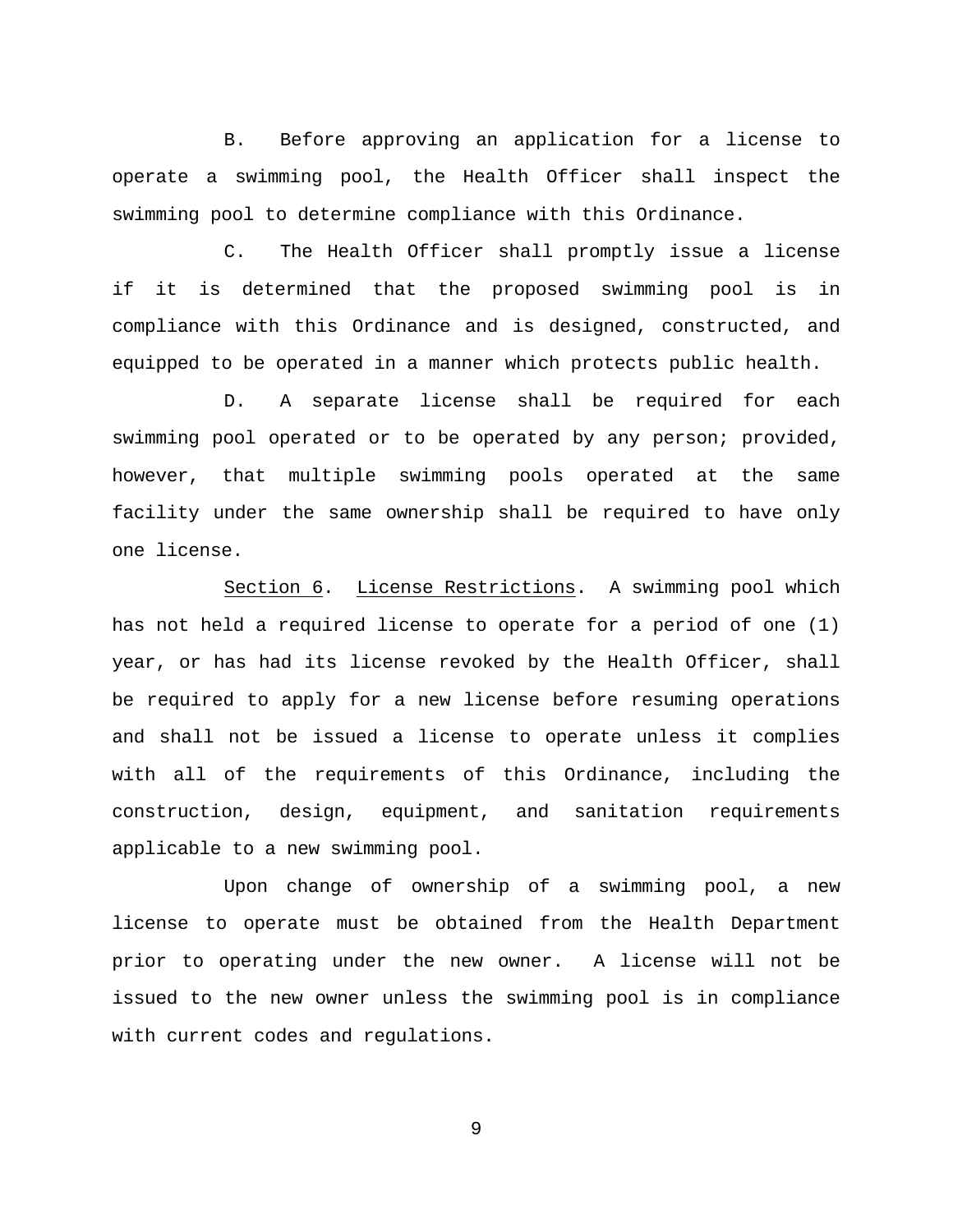Section 7. Sampling and Testing. Bacteriological examination of all swimming pools must be completed prior to opening and at least once per week as outlined in Rule 410 IAC 6- 2.1. Sample results must be submitted in writing to the Health Department within seven (7) days of sample collection.

 Every swimming pool shall be equipped with a test kit. In addition to the testing requirements as outlined in Rule 410 IAC 6-2.1, tests for disinfectant residual and pH in the swimming pool shall be conducted not less than two (2) times per day and recorded on approved forms. These tests shall be conducted prior to opening the pool to swimmers and one other time later in the day when the pool is in use by swimmers. Spas shall be tested at least three (3) times a day, once prior to opening, once mid-day, and once at the end of the operating day. Tests for calcium hardness, alkalinity, and cyanuric acid shall be conducted as necessary to maintain acceptable chemical balance but not less than once per week. Tests for combined chlorine shall be conducted at least twice per week. Results shall be recorded on the approved operating record forms. All such records shall be maintained for at least one (1) year and shall be available for examination by the Health Officer.

 Section 8. Chemical Testing. The water chemistry and bactericidal chemical concentrations shall be maintained within the parameters as established in Rule 410 IAC 6-2.1. Where the concentration of combined chlorine is greater than 0.50 mg/l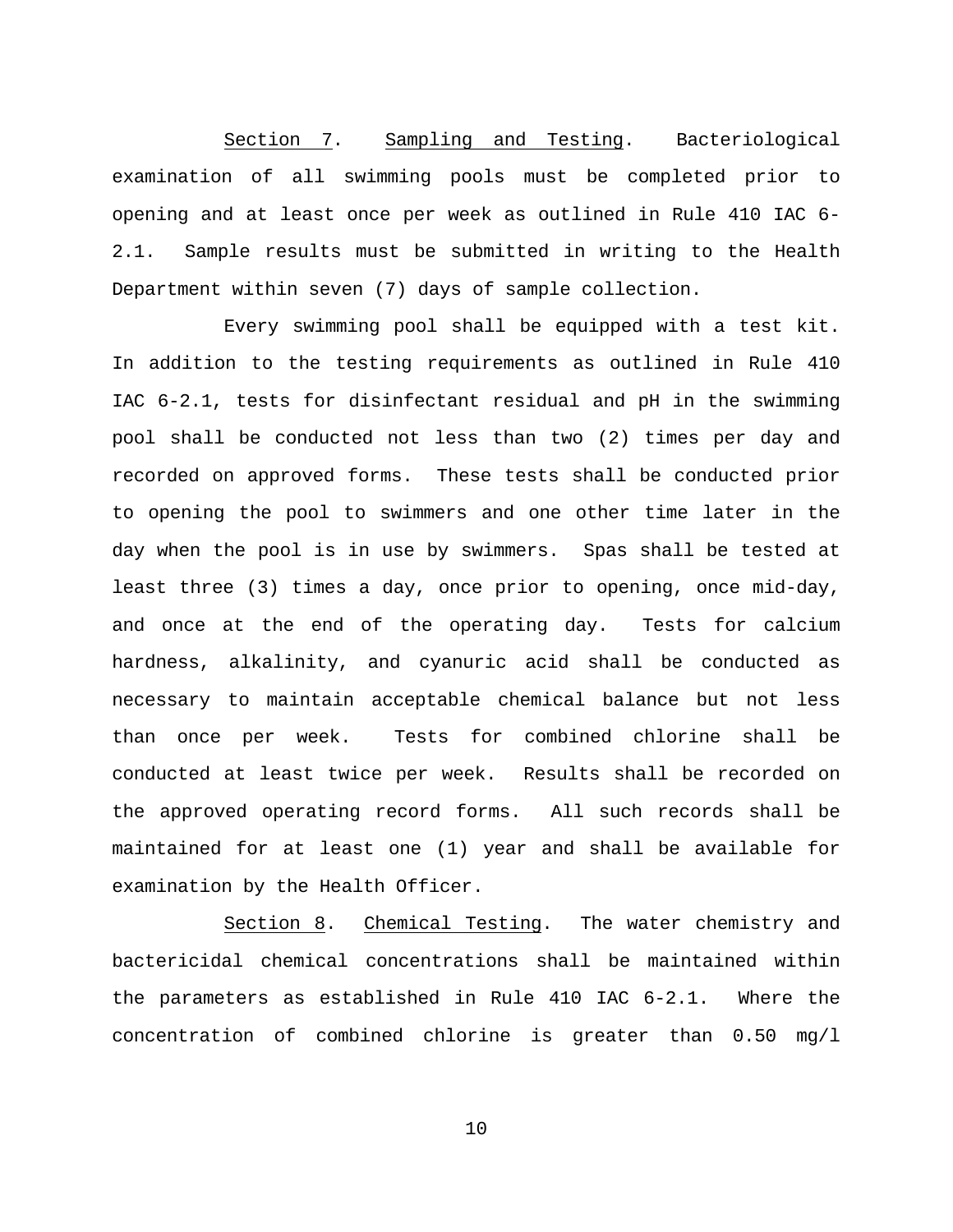(ppm), the swimming pool shall be superchlorinated or otherwise treated in a manner to oxidize and reduce the concentration of combined chlorine. No harsh or irritating chemical in concentrated form shall be added manually and directly to the water of any swimming pool except under emergency conditions. Should it be necessary to add any harsh or irritating chemical in concentrated form directly into the water of any swimming pool, use of the swimming pool shall be terminated until such time as the chemical is dissolved completely in and is diffused thoroughly throughout the swimming pool. The broadcasting or manual application of chemicals to maintain a disinfectant residual or pH is prohibited except as may be required to superchlorinate the swimming pool. Under no conditions may superchlorination or manual adjustment of pH occur while the swimming pool is in use by swimmers.

 Section 9. Suspension of License. The Health Officer may, upon written notice without prior warning or hearing, suspend any license to operate a swimming pool for any of the following reasons:

 A. The operation, in the opinion of the Health Officer, constitutes an imminent health hazard.

 B. The swimming pool has one (1) or more critical violations as follows:

> 1. Disinfectant residual is below or above acceptable levels;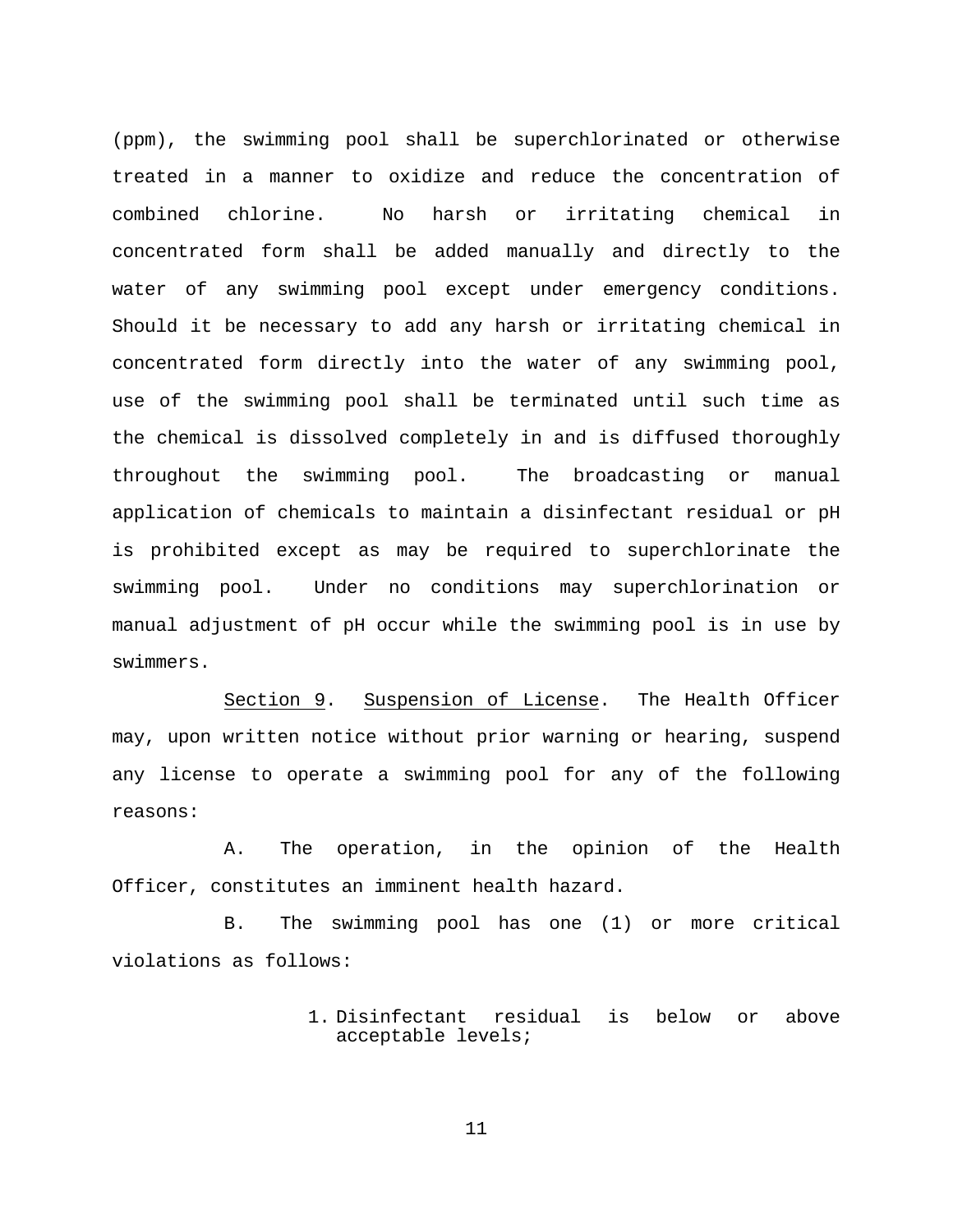- 2. Water clarity does not allow for observation of the entire swimming pool bottom including bottom drain;
- 3. Life guards are not present where required;
- 4. Water samples are unacceptable chemically or bacteriologically;
- 5. Chlorine or disinfectant mechanical chemical feeder is not working; or
- 6. Self contained breathing apparatus is not working and/or no one qualified in its use is on duty where required.

 C. Interference with the Health Officer in the performance of his or her duties;

D. Failure to correct an imminent health hazard;

 E. Failure to correct any specific violation on two or more consecutive routine inspections; or

 F. Failure to comply with the correction schedule established by the Health Officer.

 The license shall be promptly reinstated when it has been verified by the Health Officer that the reason for suspension has been corrected. Suspension shall be for a period not exceeding thirty (30) days. Whenever the license to operate a swimming pool is suspended, the licensee or the person(s) in charge shall be notified in writing that the license to operate the swimming pool is, upon serving of the notice, immediately suspended. Opportunity for a hearing will be provided if a written request for a hearing is filed, by the licensee or the person(s) in charge, with the Health Officer within ten (10) days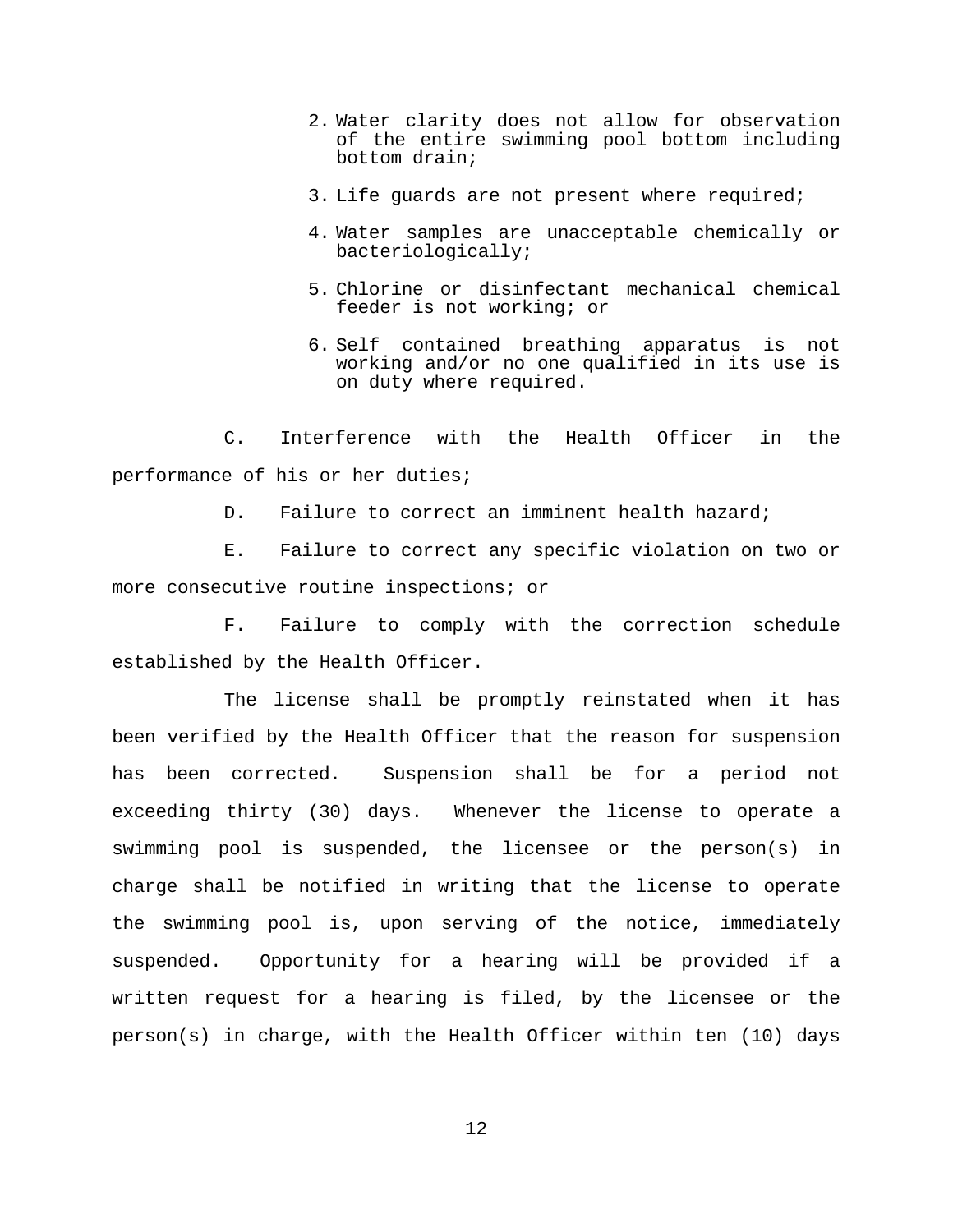after service of the notice. An opportunity for a hearing with the Health Officer shall be afforded within twenty (20) days of receipt of the request. If no written request for hearing is filed within ten (10) days, the suspension is sustained. The Health Officer shall end the suspension upon request of the licensee or the person(s) in charge if the reason for the suspension no longer exists. If after thirty (30) days the suspension is still in place, the Health Officer shall conduct a hearing for license revocation.

 Section 10. License Revocation. The Health Officer may, after providing opportunity for hearing, revoke a license to operate a swimming pool for any of the following reasons:

A. A serious violation(s) of this Ordinance;

 B. Repeated violations of this Ordinance found in consecutive inspections;

 C. Interference with the Health Officer in the performance of his or her duties; or

D. As a result of a license suspension.

 Before revocation, the Health Officer shall notify the licensee or the person(s) in charge, in writing, of the reasons for which such license is subject to revocation. The license to operate the swimming pool shall be revoked at the end of ten (10) days following service of such notice unless a written request for a hearing is filed with the Health Officer within the ten (10) day period. If no request for hearing is filed within the ten (10)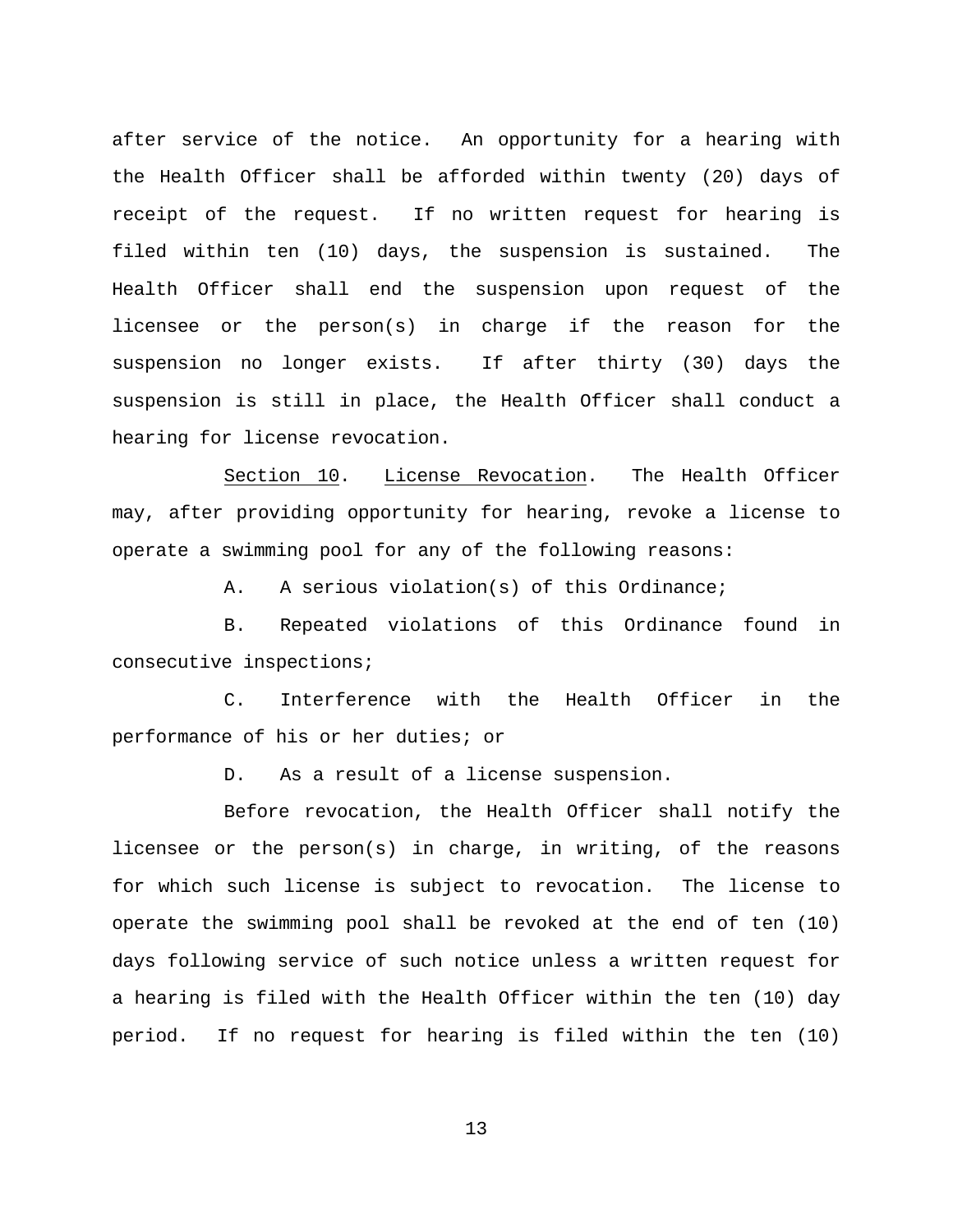day period, the revocation of the license to operate the swimming pool becomes final.

 Section 11. Service of Notice. Any notice provided for in this Ordinance is properly served when it is delivered to the licensee or to the person(s) in charge, or when it is sent by registered or certified mail, return receipt requested, to the last known address of the licensee. A copy of the notice shall be filed in the records of the Health Department.

 Section 12. Hearings. The hearings provided for in this Ordinance shall be conducted by the Health Officer at a time and place designated by the Health Officer. The Health Officer shall make a final finding based upon the complete hearing record and shall sustain, modify, or rescind any notice or order considered in the hearing. A written report of the hearing decision shall be furnished to the licensee, or to the person in charge, by the Health Officer within ten (10) days of the hearing if requested from the Health Officer. The licensee and person(s) in charge shall immediately comply with an order or decision of the Health Officer. Should the Health Officer be unable to conduct a hearing or should he consider it in the best interests of Elkhart County to do so, he may in his discretion request that the Elkhart County Board of Health conduct the hearing.

 In the event that the licensee or his authorized representative fails to attend any hearing, he shall be deemed to have accepted the decision of the Health Officer.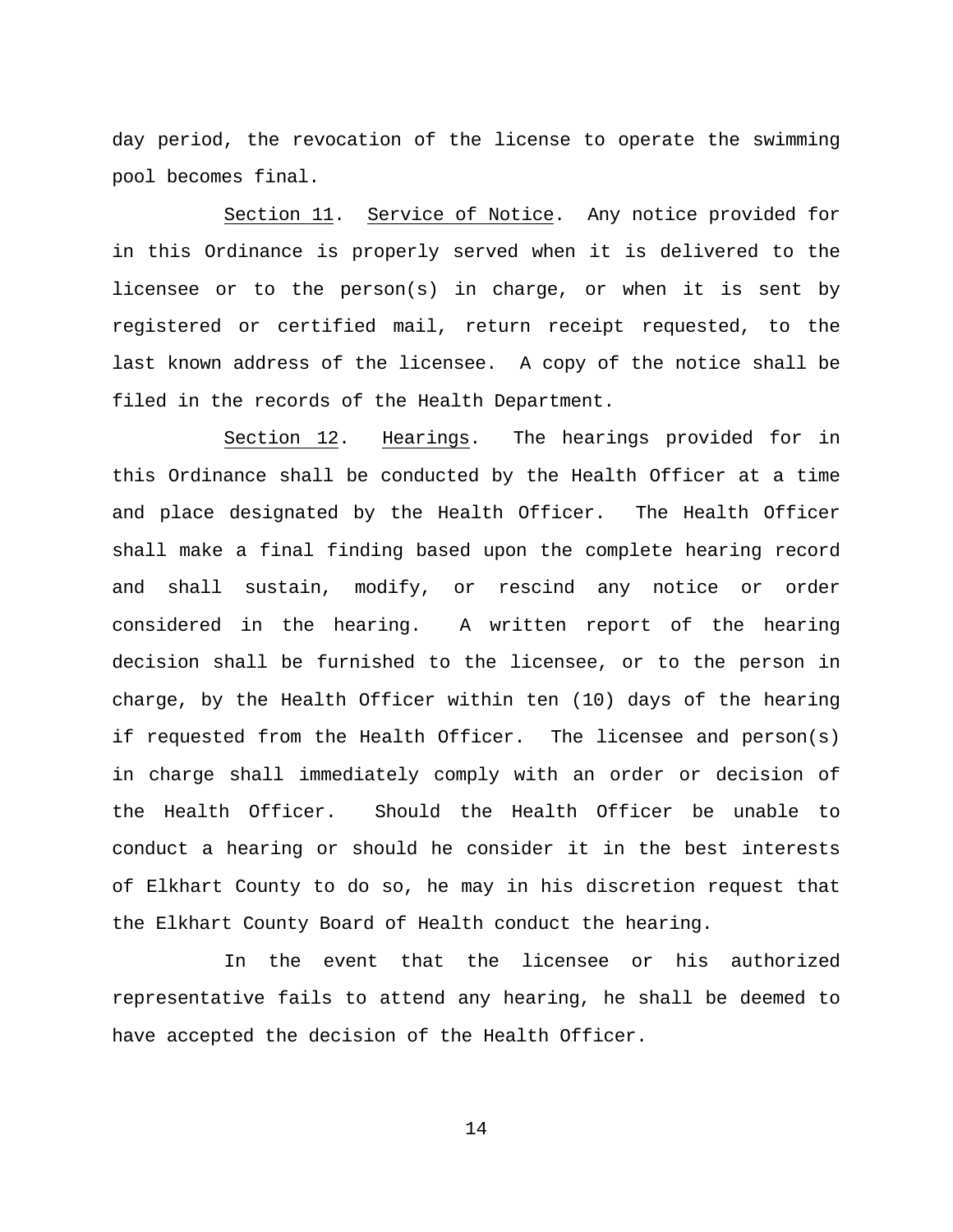In the event that the licensee or the person(s) in charge fails to abide by the hearing decision or written orders of the Health Officer, the Health Officer may furnish written evidence of the violation to the Elkhart County Prosecutor for prosecution for violation of the provisions of this Ordinance. The Health Officer may also furnish written evidence of the violation to the office of the Elkhart County Attorney for appropriate action against the licensee including enforcement action for violation of the provisions of this Ordinance.

 Section 13. License Fees. License fees shall be charged prior to the issuance of a license to operate a swimming pool in Elkhart County. All such fees shall be charged in accordance with the Health Department Fee Schedule Ordinance as amended from time to time.

 Section 14. License Fee Penalty. Any person found to be operating a swimming pool after May 1st of each year after the effective date of this Ordinance without a valid license shall be assessed a license fee with civil penalty. The license fee with penalty shall be equal to three (3) times the appropriate license fee as determined under the Health Department Fee Schedule Ordinance. The license fee with penalty shall be paid prior to issuance of a license to operate.

 Section 15. Inspections. The Health Officer may enter upon the swimming pool premises and other property of a person at all reasonable times for the purpose of inspecting the swimming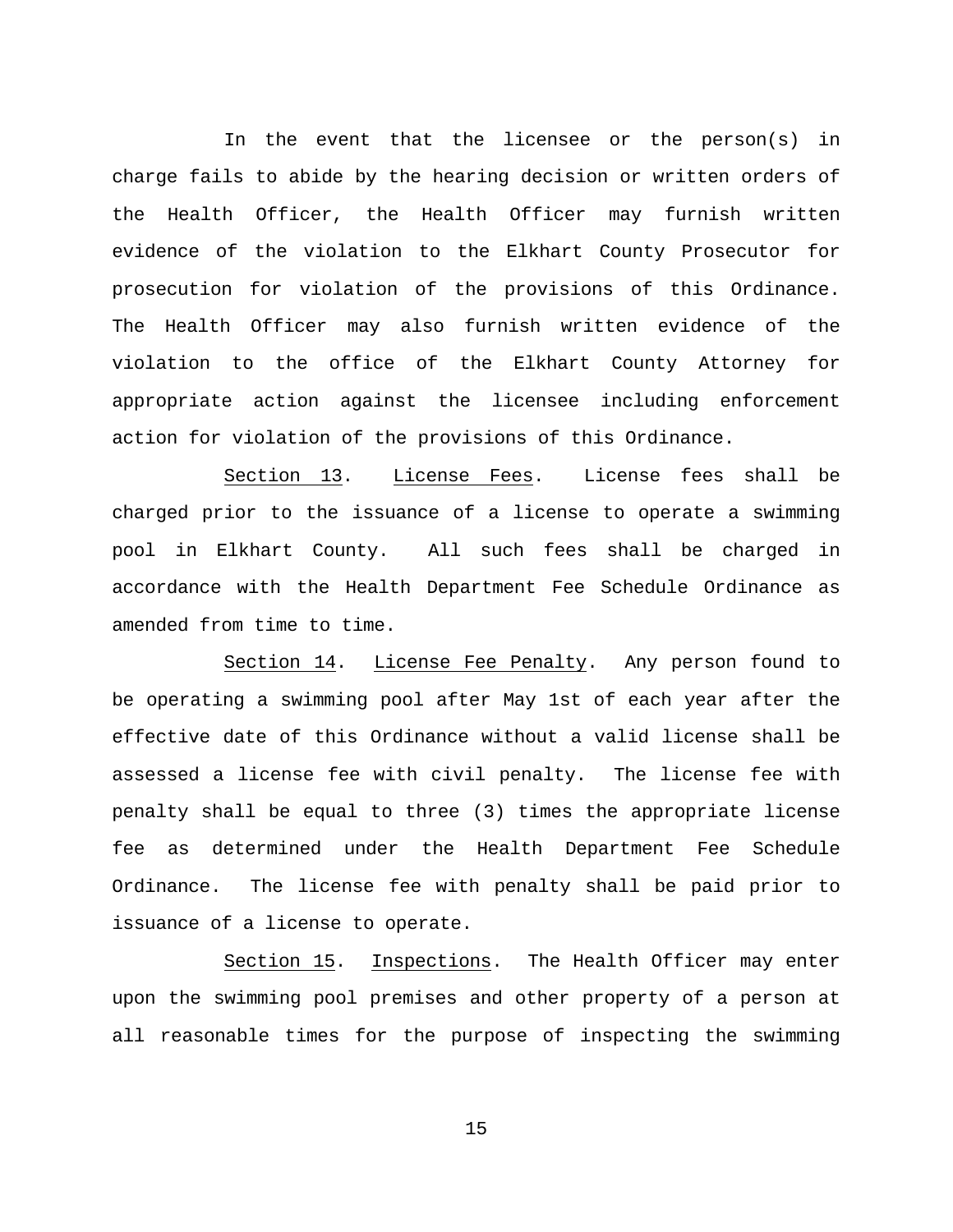pool, examining records maintained by the operator, and carrying out the requirements of this Ordinance upon producing proper credentials and identification. No person shall open or place in service any swimming pool without first obtaining a license for such operation from the Health Officer. An applicant for licensure shall notify the Health Officer, to request an initial inspection, at least one week prior to the anticipated opening. The Health Officer shall make the inspection within three (3) working days of the receipt of notice from the applicant but only after a minimum of one (1) satisfactory bacterial sample is received by the Health Department. A minimum of one (1) additional inspection will normally be completed during the swimming pool's regular operating season but inspections may be performed as often as necessary for the efficient and effective enforcement of this Ordinance.

 Section 16. Report of Inspection. Whenever an inspection is made of a swimming pool, the findings shall be recorded on an approved inspection report form. The inspection report form shall summarize the violations of this Ordinance and shall set forth requirements for correction. A copy of the completed inspection report form shall be presented to the person(s) in charge of the swimming pool at the conclusion of the inspection. The complete inspection report form constitutes an official notice of the inspection findings and an order of the Health Officer to correct all violations found.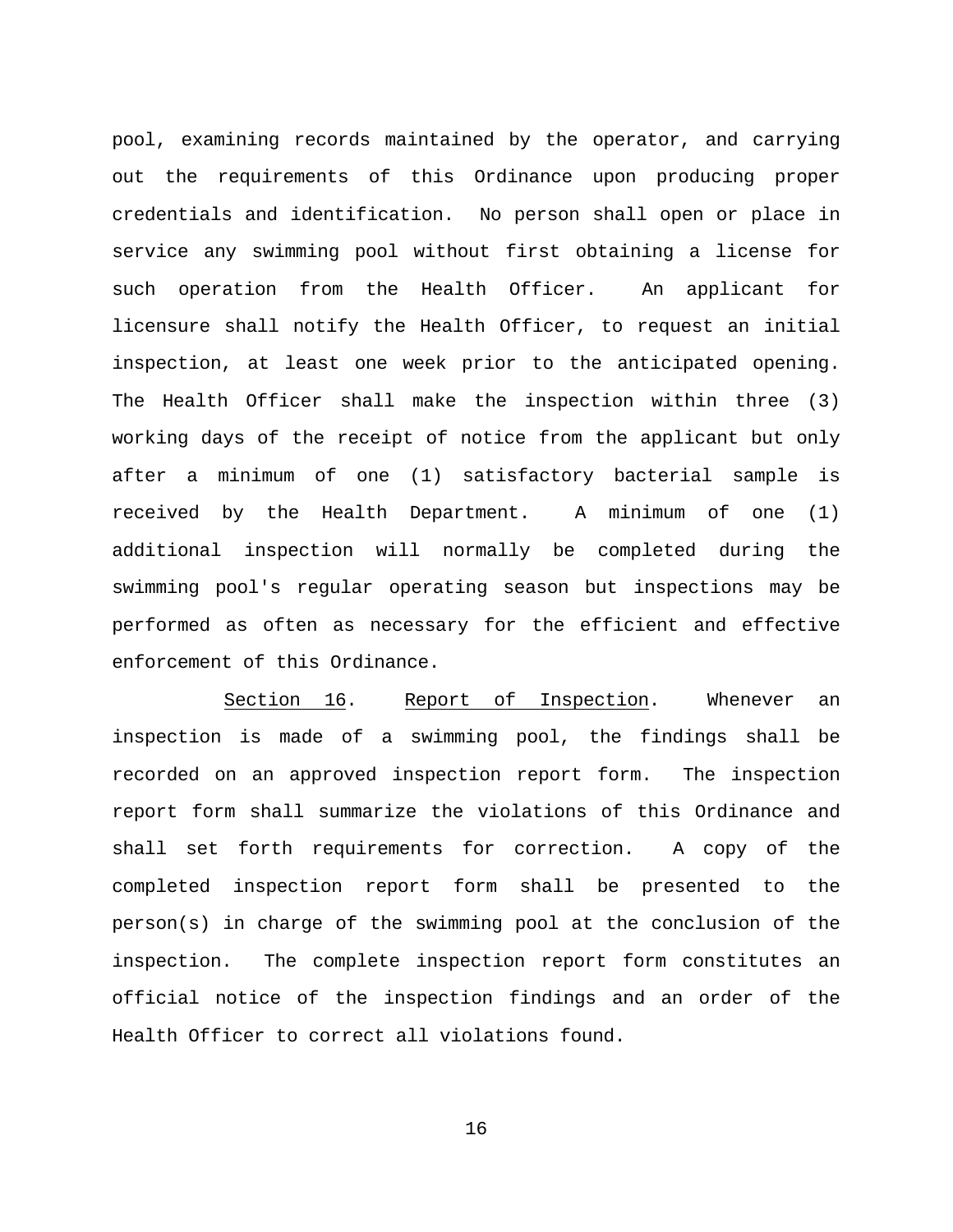Section 17. Correction of Violations. The completed inspection form shall specify a reasonable period of time for the correction of the noted violations. Correction of all violations shall be accomplished within the period specified in accordance with the following provisions:

 A. If an imminent health hazard is determined by the Health Officer to exist, the swimming pool shall immediately close to all swimmers and guests until the violation can be corrected. Operations shall not be resumed until authorized by the Health Officer.

 B. If the bacterial water quality of the swimming pool cannot be assured to be acceptable as outlined in this Ordinance by weekly bacteriological examination or the result of those examinations indicates a violation of this Ordinance, the swimming pool shall immediately close to all swimmers and guests until satisfactory bacteriological water quality can be verified by at least one satisfactory bacteriological sample.

 C. If inspection by the Health Officer determines a disinfectant residual below the levels required in 410 IAC 6-2.1 for the type of pool in question, the swimming pool shall immediately close to all swimmers and guests as required by Rule 410 IAC 6-2.1 until disinfectant levels are acceptable. If the disinfectant residual drops below the equivalent of five tenths (.5) mg/l chlorine or detection levels, determined by an accurate test kit in normal use, the swimming pool shall immediately close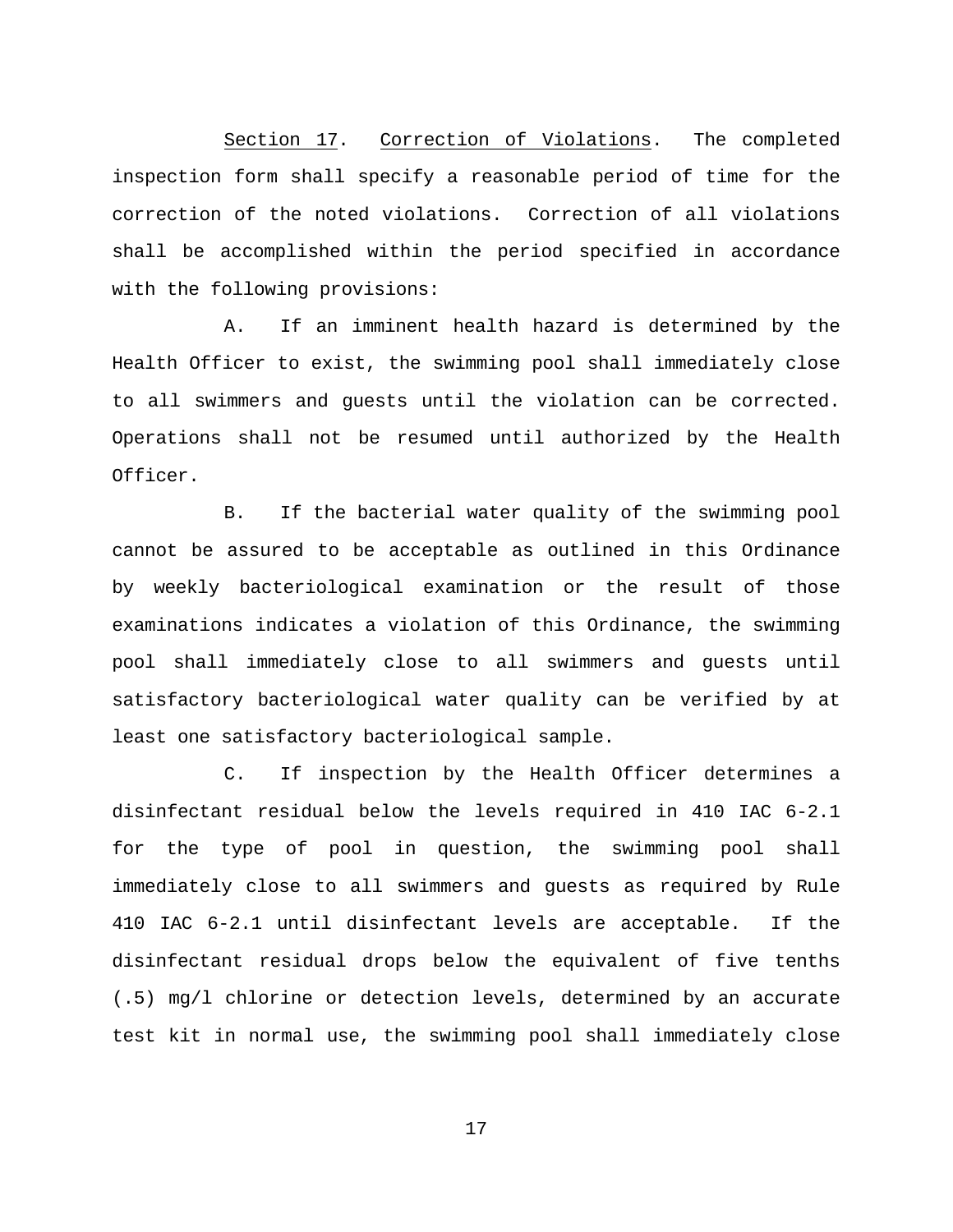and shall be superchlorinated for a period of not less than twenty-four hours (24) prior to adjusting chlorine levels to the levels required in 410 IAC 6-2.1. Suitable chlorine levels shall be verified by the Health Officer prior to reopening the swimming pool to swimmers and guests.

 D. All other violations of this Ordinance shall be corrected in accordance with the Elkhart County Swimming Pool Inspection Form and the following schedule:

- 1. Water Quality: Corrective action required to commence immediately with compliance required within twenty-four (24) hours.
- 2. Water Clarity: Corrective action required to commence immediately with compliance required within forty-eight (48) hours.
- 3. Disinfectant Residual and Bacterial Content: Corrective action required to commence immediately with compliance required within seven (7) days.
- 4. Circulation and Filtration: Compliance required within thirty (30) days if water quality is being maintained. If water quality cannot be maintained, the Health Officer may order closure until repairs are completed.
- 5. Tests and Records: Corrective action required to commence immediately with compliance required within ten (10) days.
- 6. Structures and Fixtures: Compliance required within the number of days specified by the Health Officer dependent upon severity, but with compliance always required prior to renewal of the license.
- 7. Safety: Corrective action required to commence immediately with compliance required within the number of days specified by the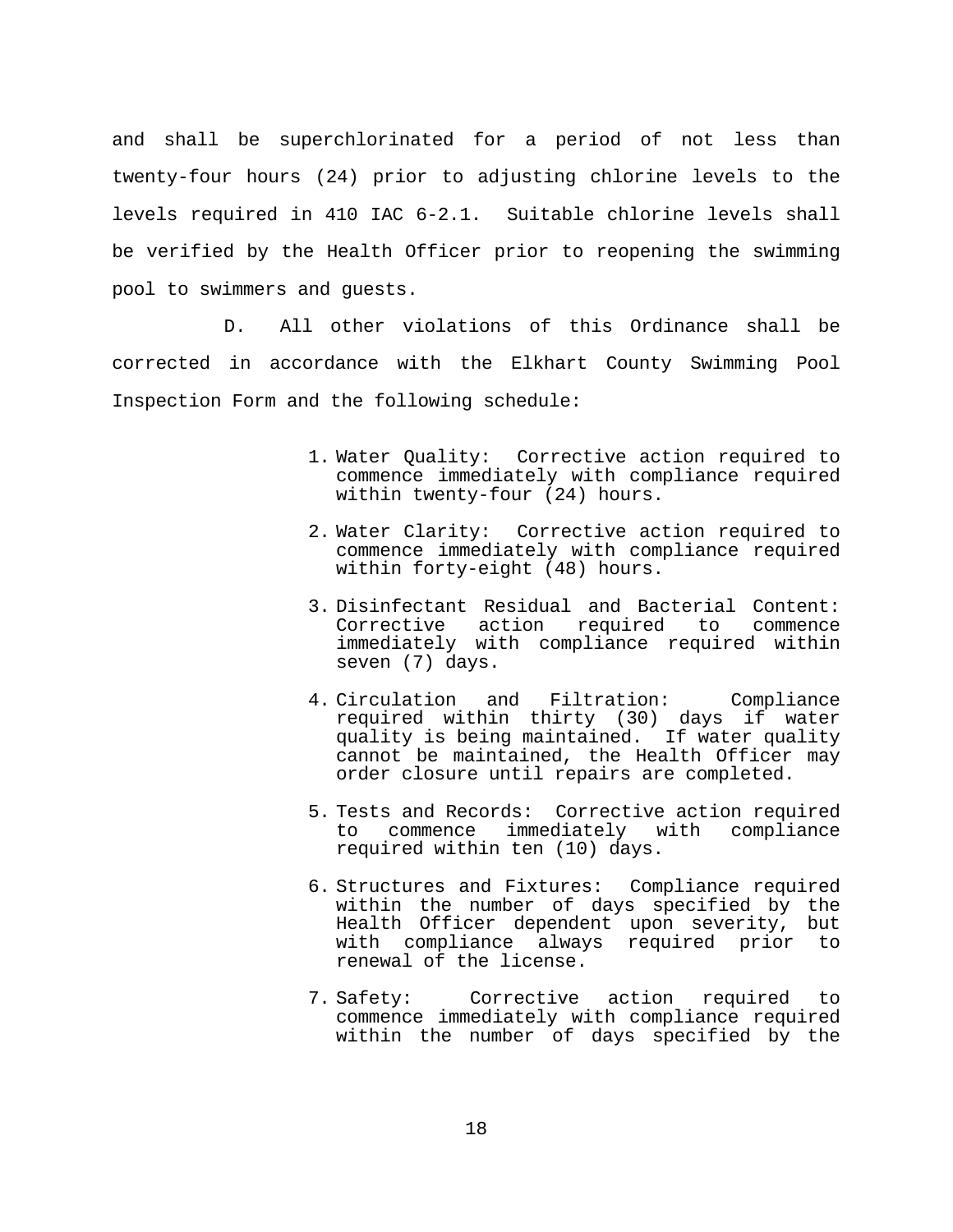Health Officer but not to exceed sixty (60) days.

- 8. Signs and Enclosure: Compliance required prior to opening; replacements required within thirty (30) days.
- 9. Cleanliness: Compliance required within ten (10) days.
- 10. License: License to be obtained and posted prior to opening; if licensure cannot be demonstrated, then immediate closure is required until the license is obtained.

 Section 18. Plan Review. Prior to the construction, rehabilitation, or alteration of any swimming pool in Elkhart County, a plan review fee, as provided in the Health Department Fee Schedule Ordinance as amended periodically, along with the plans and specification sheets stamped with the State of Indiana Plan Release shall be submitted to the Health Officer for plan review. The plans and specifications shall indicate the proposed layout, arrangement, mechanical plans, construction materials of work areas, and the type and model of proposed fixed and non-fixed equipment and facilities. Failure to submit the appropriate plan review fee and construction plans prior to beginning construction, rehabilitation, or alteration may result in a stop work order.

 Section 19. Fines and Penalties. Any person who violates any provision of this Ordinance shall be deemed to have committed an Ordinance violation and, upon conviction, shall be fined not more than Five Hundred Dollars (\$500.00) for the first offense and not more than One Thousand Dollars (\$1,000.00) for the second and each subsequent offense. Each violation of the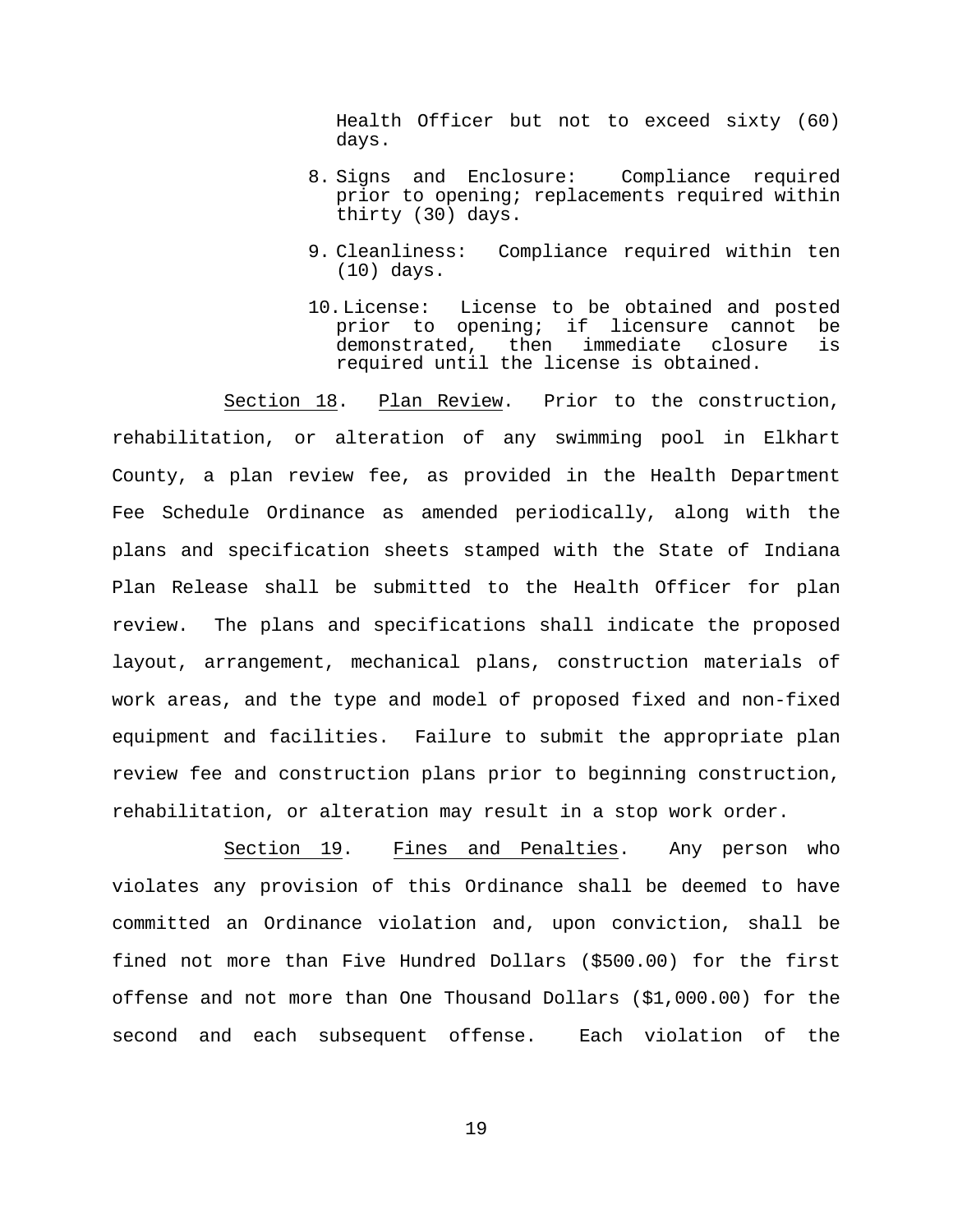Ordinance shall constitute a separate Ordinance violation, and each day that a violation continues shall constitute a separate Ordinance violation. In addition to the specific enforcement mechanisms contained within this Ordinance, the Health Officer may furnish written evidence of any violation of this Ordinance to the Elkhart County Prosecutor and/or the Elkhart County Attorney for appropriate action against the licensee and the person(s) in charge, including prosecution and enforcement action for violation of the provisions of this Ordinance.

## Section 20. Construction.

 A. In the event that any provision of this Ordinance is ultimately determined by a court of competent jurisdiction to conflict with any provision of 410 IAC 6-2.1 et seq., 675 IAC 20- 1.1 et seq., 675 IAC 20-2 et seq., or 675 IAC 20-3 et seq., then and in any such event the more strict provision shall govern.

 B. In the event that any provision of this Ordinance is ultimately determined by a court of competent jurisdiction to be preempted by any state or federal law or regulation, this Ordinance shall automatically be deemed amended by eliminating the pre-empted provision and incorporating in its place the applicable provision of the preempting state or federal law or regulation.

 C. Each provision of this Ordinance shall be construed as separate, to the end that if any part of it shall be held invalid for any reason, the remainder shall continue in full force and effect.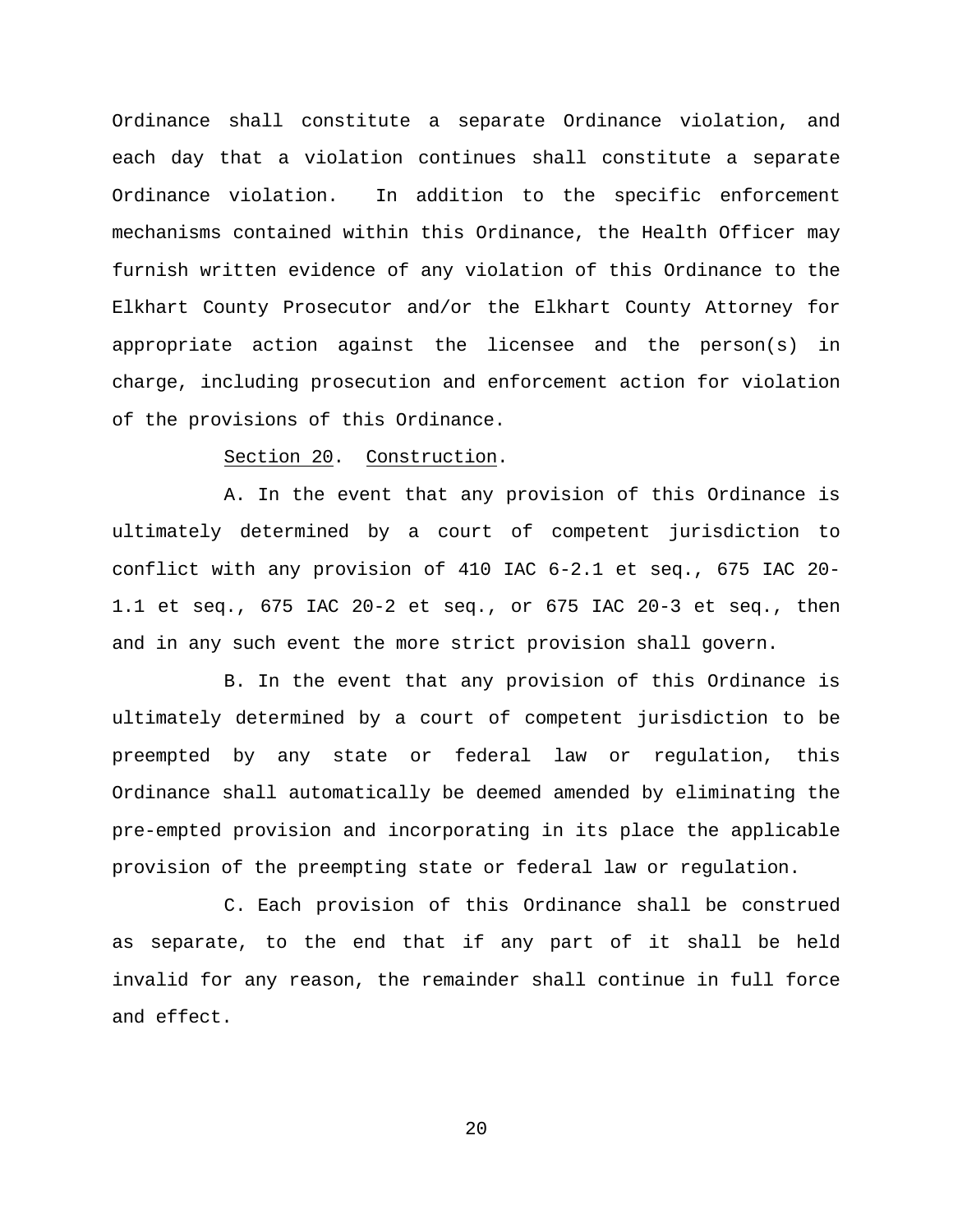D. Compliance with the requirements of this Ordinance does not obviate or eliminate the necessity of complying with any other applicable federal, state, or local laws and regulations affecting swimming pools.

 Section 21. Authority of Health Officer. It is hereby acknowledged, understood, and declared by the Board of Commissioners of the County of Elkhart, Indiana, that under this Ordinance the Health Officer is required to exercise and is vested with the authority to exercise his or her discretion and judgment in order to protect and preserve the public health, safety, and general welfare of the citizens of the County of Elkhart, Indiana in regulating swimming pools. The authority of the Health Officer to issue, deny, suspend, or revoke or fail or refuse to issue, deny, suspend, or revoke any license, approval, order, registration, or similar authorization under this Ordinance is hereby declared to be discretionary.

 Section 22. Effective Date and Repeal. Following publication in accordance with the requirements of law, this Ordinance shall take effect on the \_\_\_\_\_ day of \_\_\_\_\_\_\_\_, 2006. All ordinances and parts of ordinances in conflict with this Ordinance are hereby repealed.